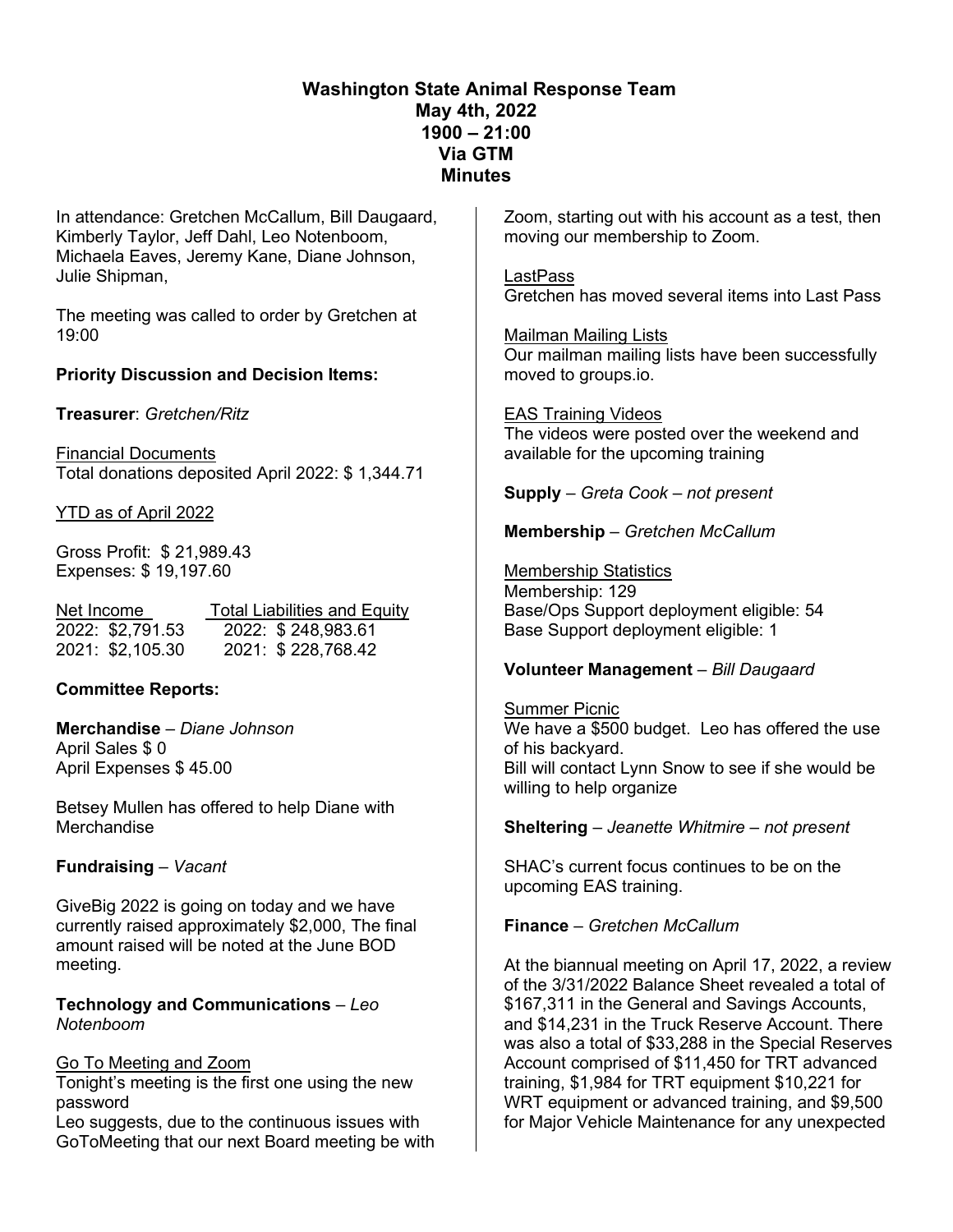vehicle maintenance of more than \$250. \$132.66 interest.

The Chairs reiterated their prior decisions to set aside two years of operating expenses before allocating any monies towards their proposed sixmonth budgets. The annual operating expenses approximate \$40,000 thus when \$80,000 is deducted from the \$167,311, a total of \$87,311 was available for the committees' next six month budgets, effective April 1, 2022 – September 30, 2022.

The Chairs again agreed that \$2,500 should be set aside from both the TRT and the WRT budgets and placed in the Special Reserves Account. These funds would be used only for advanced training.

The Chairs agreed that \$1,000 should be placed in the Special Reserves account for unexpected vehicle maintenance.

Jeff raised the issue of installing a winch on WASART2, the Isuzu van. The cost approximately \$3,000 and some or all of the cost might be off-set from a possible grant from a trust fund co-managed by the installer. After discussion, it was M/S/P that the \$3,000 would be added to Admin Expenses for Vehicle Maintenance and Equipment as part of the Administrative Expenses for the next six-month period. Jeff would assume responsibility for managing the acquisition, installation, and financial aspects of the winch issue.

The Chairs next discussed their proposed budgets for the period 4/1/2022 – 9/30/2022 and, with one exception, all the budgets were approved. The exception was the \$7,000 budget submitted by the Water Rescue Committee. Because of that committee's lack of progress with trainings, meetings, etc., Gretchen and Greta were authorized to review and pre-approve any expenditure over \$1,000.

Gretchen presented the following budgets for the BOD's review and they were M/S/P:

|                                                                                                                                                                           | <b>Budgets</b>                                                       | <b>Actual Expenses</b>             |                                                                                                                                                                                                                                                                         | <b>Budgets</b>       |
|---------------------------------------------------------------------------------------------------------------------------------------------------------------------------|----------------------------------------------------------------------|------------------------------------|-------------------------------------------------------------------------------------------------------------------------------------------------------------------------------------------------------------------------------------------------------------------------|----------------------|
|                                                                                                                                                                           | <b>Approved by</b>                                                   | for10.01.22 to                     | <b>Balance of Budget</b>                                                                                                                                                                                                                                                | <b>Approved by</b>   |
|                                                                                                                                                                           | the BOD on                                                           | 03.31.22                           | (Column A minus                                                                                                                                                                                                                                                         | the BOD on           |
| <b>Committee</b>                                                                                                                                                          | 2021.11.03                                                           | (Column B)                         | Columns B)                                                                                                                                                                                                                                                              | 2022.05.04           |
| Technical Rescue Team <sup>(1)(2)</sup>                                                                                                                                   | \$5,000                                                              | \$5,042                            | (542)                                                                                                                                                                                                                                                                   | Ŝ.<br>7,000.00       |
| <b>Supply (Equipment)</b>                                                                                                                                                 | \$5,000                                                              | \$804                              | \$4,196                                                                                                                                                                                                                                                                 | \$<br>5,000.00       |
| <b>Fundraising</b>                                                                                                                                                        | \$1,800                                                              | \$522                              | \$1,278                                                                                                                                                                                                                                                                 | \$<br>1,500.00       |
| <b>Merchandise</b>                                                                                                                                                        | \$1,000                                                              | \$611                              | \$389                                                                                                                                                                                                                                                                   | Ś<br>1,500.00        |
| <b>Public Relations</b>                                                                                                                                                   | \$100                                                                | Ś0                                 | \$100                                                                                                                                                                                                                                                                   | Ś<br>100.00          |
| <b>Outreach</b>                                                                                                                                                           | \$200                                                                | Ś0                                 | \$200                                                                                                                                                                                                                                                                   | Ś<br>200.00          |
| <b>Comm &amp; Technology</b>                                                                                                                                              | \$3,500                                                              | \$3,796                            | (5296)                                                                                                                                                                                                                                                                  | Ś<br>4,500.00        |
| <b>Membership</b>                                                                                                                                                         | \$500                                                                | \$309                              | <b>\$191</b>                                                                                                                                                                                                                                                            | Ś<br>500.00          |
| Vol. Mgmt                                                                                                                                                                 | \$500                                                                | \$0                                | \$500                                                                                                                                                                                                                                                                   | Ś<br>500.00          |
| <b>Training</b>                                                                                                                                                           | \$1,200                                                              | \$92                               | \$1,108                                                                                                                                                                                                                                                                 | Ś.<br>2,000.00       |
| <b>Sheltering Advisory</b>                                                                                                                                                | \$4,000                                                              | \$0                                | \$4,000                                                                                                                                                                                                                                                                 | Ś.<br>5,500.00       |
| Water Rescue <sup>(3)</sup> <sup>(4)</sup>                                                                                                                                | \$8,500                                                              | \$6,288                            | \$2,212                                                                                                                                                                                                                                                                 | Ś<br>7,000.00        |
| Total                                                                                                                                                                     | \$31,300                                                             | \$17,464                           | \$13,836                                                                                                                                                                                                                                                                | \$35,300.00          |
| <b>Admin Expenses</b>                                                                                                                                                     | \$20,000                                                             | \$7,932                            | \$12,068                                                                                                                                                                                                                                                                | \$23,000.00          |
| <b>Gala Expenses</b>                                                                                                                                                      | \$0                                                                  | \$778                              | (5778)                                                                                                                                                                                                                                                                  |                      |
| <b>Grand Total</b>                                                                                                                                                        | \$51,300                                                             | \$26,174                           |                                                                                                                                                                                                                                                                         | \$25,126 \$58,300.00 |
| Notes: (1) For each six month<br>period starting October 1, 2018,<br>WASART will set aside \$2500 for<br>recertification fees for TRT<br>members for a total of \$15,000. | The budget of \$7,000 includes the<br>\$2,500 for advanced training. |                                    | The adjusted balance in the Special<br>Reserve Account as of 3/31/2022 was<br>\$33,287 broken down as: \$11,450 for<br>TRT Adv. Training, \$1,984 for TRT<br>Equipment, \$10,221 for Water Rescue,<br>\$9.500 for Vehicle Maintenance with<br>\$132 in interest earned. |                      |
| (2)<br>The actual TRT budget includes<br>\$2500 that was set aside for TRT<br>members' advanced training.                                                                 | \$2500 to be set aside for WTR<br>members' advanced training.        | (3) The actual WTR budget includes | (4) Expenditures in excess of \$1,000 to<br>be reviewed and pre-approved by G1<br>and G2                                                                                                                                                                                |                      |

Further, the BOD authorized Ritz to move \$2500 from the checking account into the reserve account for the TRT advanced training

The BOD also authorized Ritz to move \$2500 from the checking account into the reserve account for Water Rescue advanced training.

Finally, the BOD authorized Ritz to move \$1000 from the general account into the Special Reserves Account for unexpected vehicle maintenance.

#### **Technical Rescue** – *Jeff Dahl*

Upcoming TRT Trainings

May  $7<sup>th</sup>$  – Heavy Systems Training May 21<sup>st</sup> – Emergency Animal Sheltering Training May  $28<sup>th</sup>$  – Winch Training June  $4<sup>th</sup>$  – TRT June  $5<sup>th</sup>$  – Base and Ops Training

SARCON June 20th-26th 2022

WASART will do their presentation and demonstration on Thursday, June 23rd, from 1-5. The demonstration will be to statewide emergency managers.

Jeff will also be teaching a 90-minute Canine Wilderness First Aid class, multiple times throughout each day.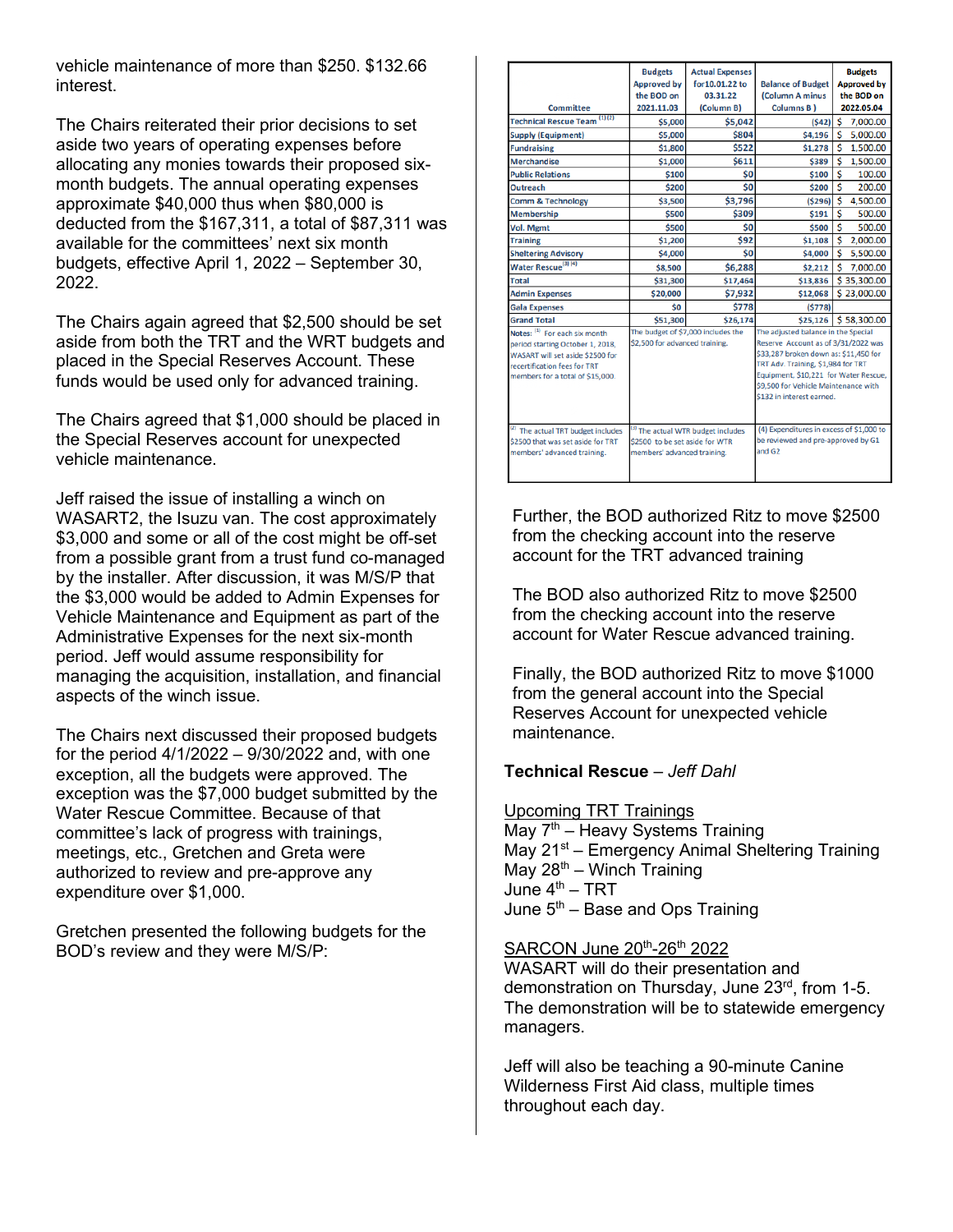Bill Gillespie asked Michaela if we had any awards we would like to present at SARCON and she is thinking of nominating KCSAR.

#### ASPCA Animal Response Workshop

Jeff attended the workshop webinar on April 14<sup>th</sup> & 15<sup>th</sup>. He thought it was done really well and will see if there are recorded links, in case anyone else would like to listen.

#### Winch needed for Isuzu

Jeff is working with Roy Nelson, who owns Roy Nelson Trucks, to do the installation. Jeff was interested in a brand called Sherpa, out of Australia, but there are no distributors in America. Roy suggested a Warn Winch but found out it is backordered for more than a year. The recommendation now is to go with a Bulldog Winch. Roy Nelson is co-overseer of a trust directed to go to animal rescue causes. Jeff is working with him and the other overseer of the trust to find out how much they can donate towards the cost of the winch.

**Water Rescue** – *Rory Kelleher – not present*

## **Board Member Reports**

*Josette Holden,* **President** *– not present*

Answering Service Activity April  $= 4$ 

*Jeremy Kane,* **Vice President** *–* 

No updates

*Jeanette Whitmire* **– Secretary** *– not present*

Minutes – approved as presented

Reviewed action items

# *Kimberly Taylor***, Training Director**

Upcoming Trainings Emergency Animal Sheltering – May 21st

## *Bill Daugaard,* **Past President**

YTD Metrics presented To date, we had two deployments in 2022.

**Public Relations** – *Michaela Eaves* 

FB likes: 12,923 Twitter Followers: 479 Instagram: 481 YouTube Subscribers: 239

Upcoming Events May 19<sup>th</sup>, 2022, 2022 Summer Hazard Seminar Michaela will be giving a 15 minute presentation on the cooling shelters in 2021.

#### June 20th-26th 2022 SARCON

Michaela is looking for promotional item ideas, such as a notepad. It needs to be under \$25.

## **Advising Specialists**

**Jeff Dahl:** 

## **Julie Shipman:**

Julie contacted Wenatchee Humane Society to see how we could partner with them and help them out in an emergency. She met with the Executive Director, Taylor Sharp and they would like to enter into an MOU with WASART. They will need assistance in creating the MOU.

They are comfortable with utilizing their shelter, in an emergency and their staff sheltering. They are looking more for assistance in "sheltering in place".

**Rory Kelleher:** *not present*

**Unfinished Business:**

## **New Business:**

Revision needed to Bylaws and Letterhead Bylaw 3.3 Board of Directors - "The Board of Directors shall also include up to eight Advising Specialists, and the Chairs of the Standing Committees. No single individual may simultaneously occupy more than one Board position".

The changes to make all Committee Chairs voting members of the Board would violate the provision of the bylaws that no single Board Members can occupy more than one seat on the board. The purpose being we do not want any single member to have two votes.

The Board voted on and agreed to revise the bylaws to delete the prohibition against any individual holding more than one position on the board but change the bylaws to say that no individual may have more than one vote on a matter before the Board.